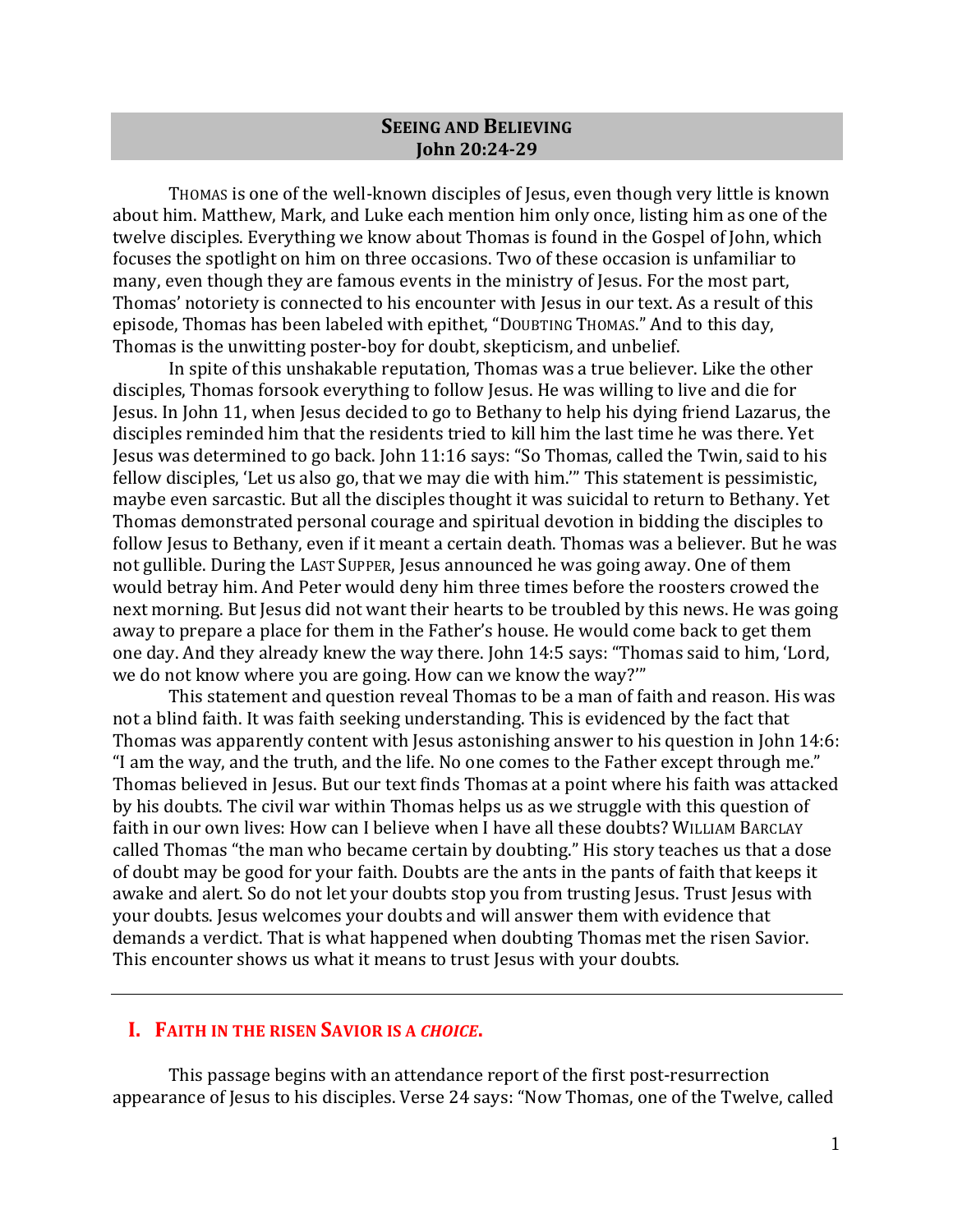the Twin, was not with them when Jesus came." John does not tell us why Thomas was absent. And we must be careful not to jump to any dogmatic conclusions. Whatever the reason, Thomas missed out on a great blessing. Verses 19-23 read: "One the evening of that day, the first day of the week, the doors being locked where the disciples were for fear of the Jews, Jesus came and stood among them and said to them, 'Peace be with you.' When he had said this, he showed them his hands and his side. Then the disciples were glad when they saw the Lord. Jesus said to them again, 'Peace be with you. As the Father sent me, even so I am sending you.' And when he had said this, he breathed on them and said to them, "Receive the Holy Spirit. If you forgive the sins of any, they are forgiven them; if you withhold forgiveness from any, it is withheld." Thomas missed out on all of this. And his absence warns us that the weeds of doubt grow fast and strong in the soil of isolation. Faith is cultivated through fellowship with Christ and other Christians. So don't miss the meeting. Feed your faith and starve your doubts by being marked present when the believing community meets together.

Verse 25 says: "So the other disciples told him, 'We have seen the Lord." In the Greek, this statement is in a grammatical emphasis that means, "They kept telling him, 'We have seen the Lord." They repeatedly and emphatically reported that they had seen the risen Savior. The disciples should be commended for this. They did not hold Thomas's absence against him and made it their business to share the good news with him that Jesus was alive. We who are believers ought to follow their example and share the good news with every unbelieving man, woman, boy, and girl that Jesus lives today! But note that even though they passionately shared the good news, they could not make Thomas believe. Verse 25 says: "But he said to them, "Unless I see in his hands the marks of the nails, and place my finger into the mark of the nails, and place my hand into his side, I will never believe." Thomas' response to the disciple's report teaches us that faith in the risen Savior is a choice.

FAITH IS A PERSONAL DECISION. There is no record that Thomas witnessed the crucifixion or that he saw the dead body of Jesus. But he was aware of the fact and nature of the tortuous execution Jesus suffered. Consequently, he refused to rest his faith on the experience of others, even it if was the credible witness of his close friends. I believe this is commendable. He knew that faith in the risen Savior is a personal decision. There is no such thing as a "faith transplant" in which another believer's faith can be transferred to you. Your family and friends' faith can't save you. You must trust the risen Savior for yourself. In John 3:7, Jesus told Nicodemus, "Do not marvel that I said to you, "You must be born again." This is the word of the Lord to you today: You must be born again!

FAITH IS A DIFFICULT DECISION. We call Thomas a doubter. But the composite picture of Thomas we get from John's Gospel is of one who truly believed in Jesus. Yet this believer doubted the resurrection. That does not make him unique. All the disciples initially doubted the news of the resurrection. Luke 24:11 says that when the women told the disciples that Jesus had risen from the dead, it "seemed to them an idle tale, and they did not believe them." All the disciples initially doubted Jesus was alive. It was just too good to be true, until Jesus appeared to them. Thomas was not present, which is why he doubted. More than doubting, Thomas was disappointed. He had left everything to follow Jesus. But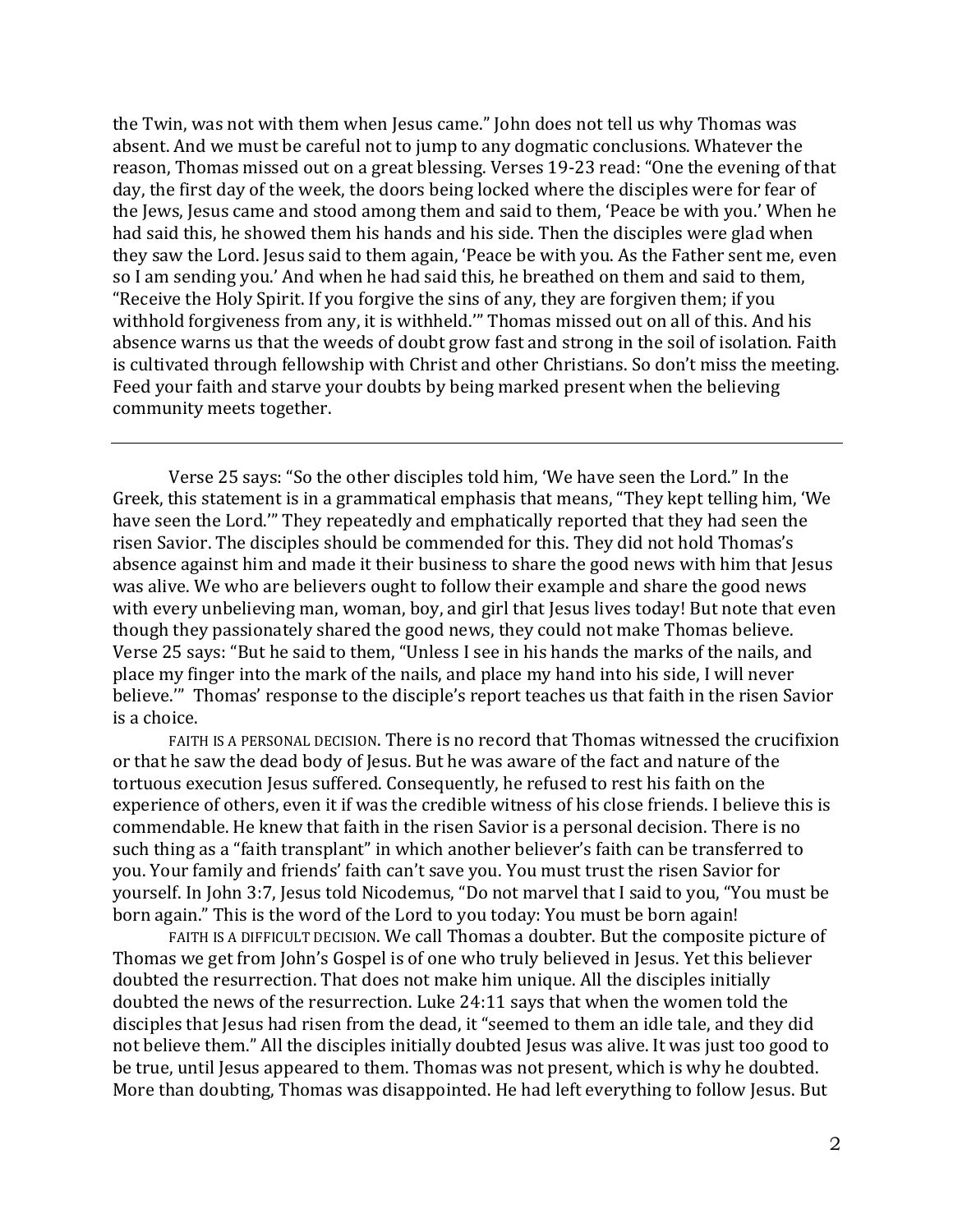the crucifixion had dashed his hopes and shattered his dreams. He was so crushed by disappointment that he could get his hopes up just to be hurt again. In this sense Thomas' story may be a word of encouragement for you today. You may find it hard to believe because you have been disappointment by life. Maybe your parents let you down or your family forsook you or your friends betrayed you. Maybe the church has hurt you. Or maybe you feel that God himself has let you down. Thomas told me to tell you, "I know how you feel. But as hard as it may be, trust Jesus with your doubts. Matthew 12:20 says, "A bruised reed he will not break, and a smoldering wick he will not quench." Jesus is a friend to the disappointed. 

FAITH IS A MORAL DECISION. In Verse 25, Thomas says, "Unless I see in his hands the mark of the nails, and place my finger into the mark of the nails, and place my hand into his side, I will never believe." Notice that Thomas did not say that he did not or could not believe. He says, "I will never believe." It is emphatic in the original: "I will absolutely, positively, never believe." It was a decision of the will. He made a moral choice not to believe. It is a moral choice in that it is a choice with consequences. It is like boarding an airplane. You cannot stand on the ramp all day with one foot on the place and one foot on the ramp. At some point, the door will be closed, the plane will take off, and either you are on or you are off. This is why you ought to trust Jesus with your doubts today. Hebrews 9:27 says: "And just as it is appointed for man to die once, and after that comes judgment." Every one of us has an appointment with date that we cannot cancel. You will stand before God in the judgment. While you have the opportunity, you should run to the cross and trust the risen Savior. JOEL GREGORY writes: "Many blame Christians for being emotional. Nothing is more emotional than unbelief. Who would dare desire to thrust a hand into the side of a crucified friend?" Unbelief doesn't make sense. The only wise thing to do is to trust Jesus with your doubts. Proverbs 3:5-6 say: "Trust in the Lord with all your heart, and do not lean on your own understanding. In all your ways acknowledge him, and he will make straight your paths."

# **II. FAITH IN THE RISEN SAVIOR IS A GIFT.**

Thomas is to be commended for the fact that he did not have blind faith. But the manner in which his faith sought understanding is not commendable. Thomas demanded visual evidence and a physical examination before he would believe that Jesus was alive. He stubbornly declared that he would not believe unless his terms were met. It is foolish, arrogant, and dangerous to put the Lord to the test like this. But here is the tension of the text. Jesus condescended to submit to the examination Thomas demanded. This gracious condescension provided the evidence that Jesus is Lord and God. The lesson here is that faith in the risen Savior is more than just a personal choice. It is a divine gift.

#### A. FAITH IS A GIFT THAT IS EXTENDED BY THE LOVE OF CHRIST.

Verses 26-27 tell us two things about the love of Christ.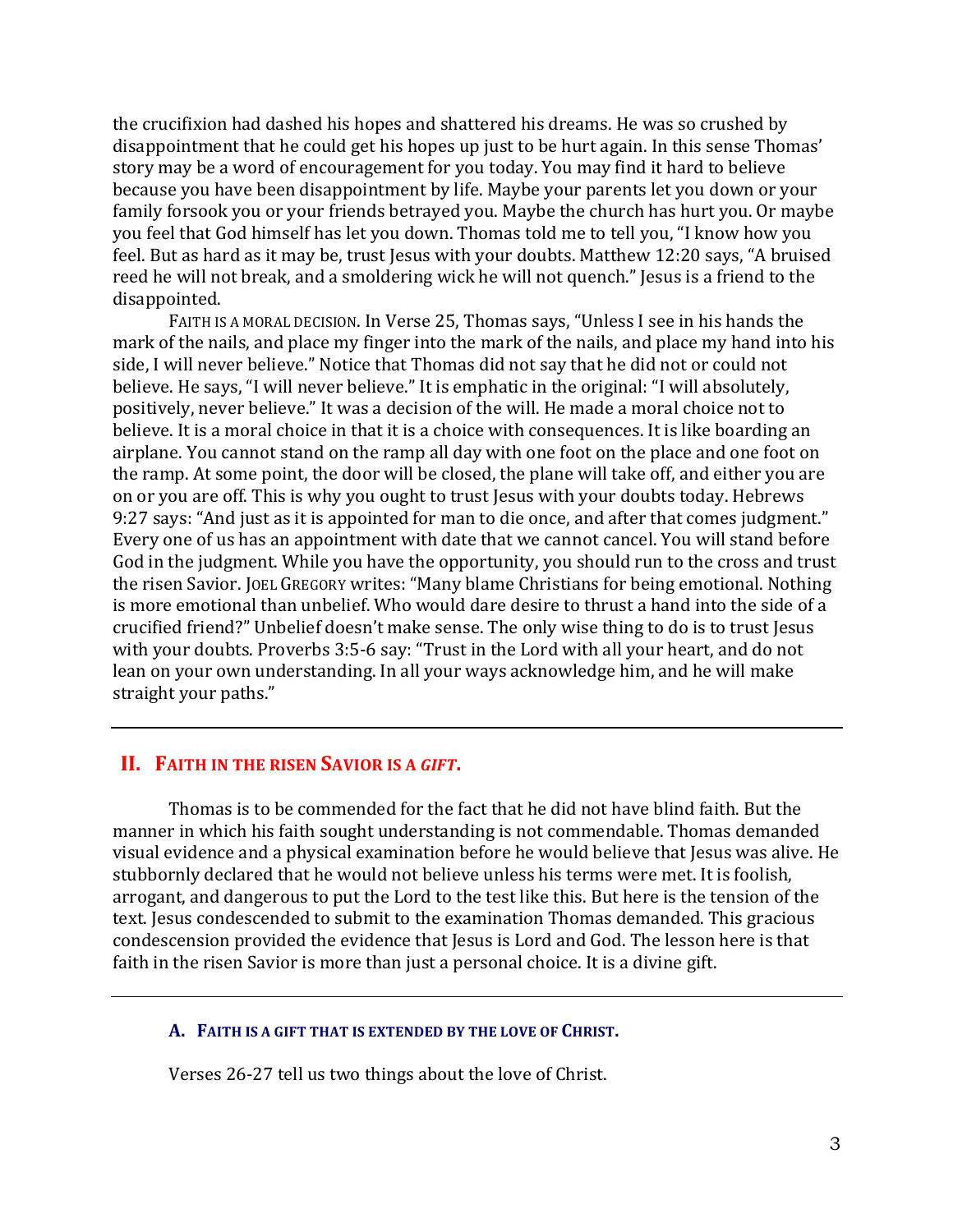JESUS LOVES YOU ENOUGH TO MEET YOU RIGHT WHERE YOU ARE. Verse 26 says, "Eight days later, his disciples were inside again, and Thomas was with them. Although the doors were locked, Jesus came and stood among them and said, 'Peace be with you.'" On the next Lord's Day, Jesus again appeared to the disciples  $-$  at the same place, in the same way, with the same greeting. But this time Jesus appeared specifically and especially for the benefit of Thomas. Jesus could have let Thomas languish in his doubts. At this point, the facts of the death, burial, and resurrection of Jesus were established well enough that the witness of the disciples was more than sufficient for Thomas to believe. But Jesus loved Thomas so much that he met him in his doubts. And the loving disposition of Jesus toward those who struggle with doubts has not changed. In spite of your sin, pride, and doubts, Jesus loves you enough to meet you right where you are. 2 Timothy 2:13 says, "If we are faithless, he remains faithful - for he cannot deny himself."

JESUS LOVES YOU TOO MUCH TO LET YOU STAY THERE. Verse 27 says, "Then he said to Thomas, 'Put your finger here, and see my hands; and put out your hand, and place it in my side. Do not disbelieve, but believe."" Jesus accepted Thomas' doubt-filled demand for personal examination, challenging him to look him over and touch his wounds to see for himself that he had truly risen from the dead. Moreover, he issued a command: "Do not disbelieve, but believe." Literally, Jesus said, "Thomas, "Stop becoming an unbeliever and become a believer." This command demolishes the myth of spiritual neutrality. The uncertainty of agnosticism is not a legitimate category of faith. There is no park or neutral, only drive or reverse. Either you believe or you do not believe in Jesus. If your heart is not growing strong in faith it is inevitably growing hard in doubt that will lead you to the unending and unnecessary torment of a Christless eternity in hell. Jesus says, "Do not disbelieve, but believe."

In Acts 17:30-31, Paul says: "The times of ignorance God overlooked, but now he commands all people everywhere to repent, because he has fixed a day on which he will judge the world in righteousness by a man whom he has appointed; and of this he has given assurance to all by raising him from the dead." You ought to repent of your sins and trust in Jesus, not just because he is the Savior who died on the cross; he is also the Lord and God who rose from the dead. And you will have to answer to this risen Savior for how you lived your life. Mark it down: The resurrection of Jesus is the epicenter of the Christian faith. Everything else depends on this historical event. JOHN IRVING said it well: "Anyone can be sentimental about the Nativity; any fool can feel like a Christian at Christmas. But Easter is the main event; if you don't believe in the resurrection; you're not a believer." But if you believe that Jesus died for your sins and rose again from the dead, you have the gift of forgiveness, the hope of eternal life, and the joy of following Christ from earth to glory. Romans 10:8-10 says: "But what does it say? 'The word is near you, in your mouth and in your heart" (that is, the word of faith that we proclaim); because, if you confess with your mouth that Jesus is Lord and believe in your heart that God raised him from the dead, you will be saved."

#### **B.** FAITH IS A GIFT THAT IS EMBRACED BY THE WORSHIP OF CHRIST.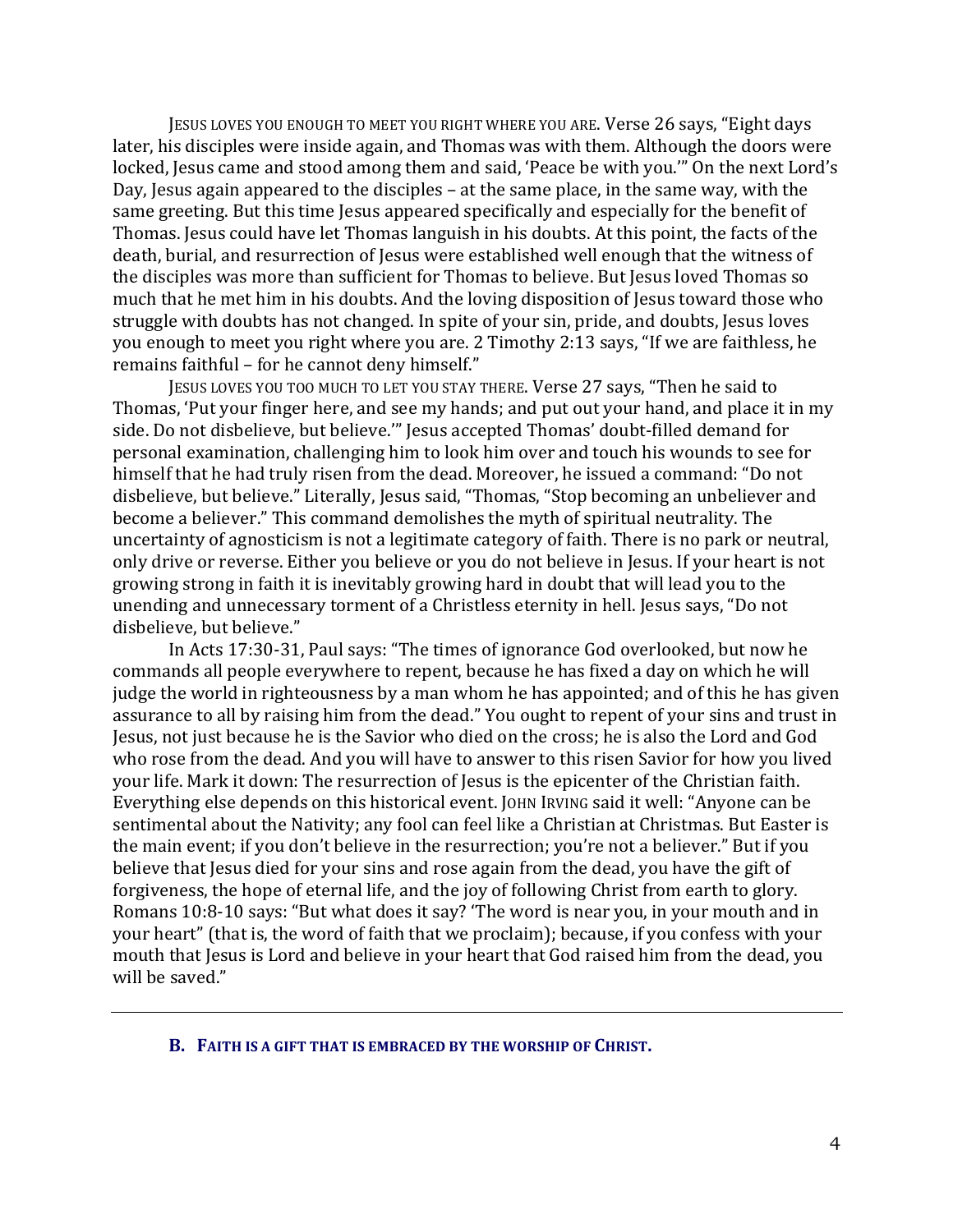There is no record that Thomas accepted Jesus' invitation to touch him. But he did obey Jesus' command to believe. Verse 28 says: "Thomas answered him, 'My Lord and my God!" This great confession declares two essential attributes of Jesus.

JESUS IS LORD. To say that Jesus is Lord is to say that Jesus has sovereign authority, total control, and unlimited jurisdiction over all creation. Jesus is in charge of everything, everyplace, and everyone. C.S. LEWIS was right when he wrote that there are only three ways to view Christ: Either he is a liar, a lunatic, or he is the Lord of all. The resurrection of Jesus narrows those three options down to one. The fact that Jesus died on the cross and then rose from the dead is the ultimate proof that Jesus is Lord. Philippians  $2:9-11$  says: "Therefore God has highly exalted him and bestowed on him the name that is above every name, so that at the name of Jesus every knee should bow, in heaven and on earth and under the earth, and every tongue confess that Jesus Christ is Lord, to the glory of God the Father."

JESUS IS GOD. Thomas was the last of the eleven disciples to believe that Jesus had risen from the dead. But he was the first person ever to call Jesus God. Judaism is unapologetically monotheistic, refusing to acknowledge that any other God exists besides Yahweh. And it was blasphemous for a Jew to entertain the suggestion that any human could be compared to Jehovah-God. But Thomas boldly declared Jesus to be God. To have the power over life and death is to be omnipotent, which is not a human characteristic. It is a divine attribute. As far as humans are concerned, when you die, you stay dead. Only God has the power to suspend death. So if Jesus really did come back to life after his crucifixion, it confirms that Jesus is God. Only God can die on a cross and live to tell about it. Romans 1:4 says that Jesus "was declared to be the Son of God in power according to the Spirit of holiness by his resurrection from the dead, Jesus Christ our Lord." So-called doubting Thomas gave the clearest, simplest, and greatest confession of the deity of Christ recorded in scripture: "My Lord and my God." And that he did not just acknowledge Jesus to be Lord and God. This was not a doctrinal statement; it was a personal testimony: "My Lord and my God."

Thomas was convinced that Jesus had truly risen from the dead. But what moved him from doubt-filled demands to faith-filled worship? Some argue that Thomas was convinced by the fact that Jesus knew about the demands he issued, even though he was not physically present to hear them. I am sure this demonstration of the omniscience moved, shocked, and impressed Thomas. But this is not what convinced Thomas. Thomas was convinced by the marks of the cross. He did not need to touch the wounds. He saw them and believed. JAMES MONTGOMERY BOICE says it well: What finally got through to him was the presence of Christ, identified by the wounds in his hands, feet, and side. It was the Christ of the cross who reached Thomas. This the same way Jesus reaches the doubting heart today. Those who would be saved must run to the cross and put their trust in Jesus.

A little girl was lost in London. The police found her and tried to help her get home. But she did not know her address or a phone number. They asked her if she could remember anything that could help them get her home. Remembering the Charing Cross, a landmark in the center of town, she said, "Get me to the cross. And I can find my own way home."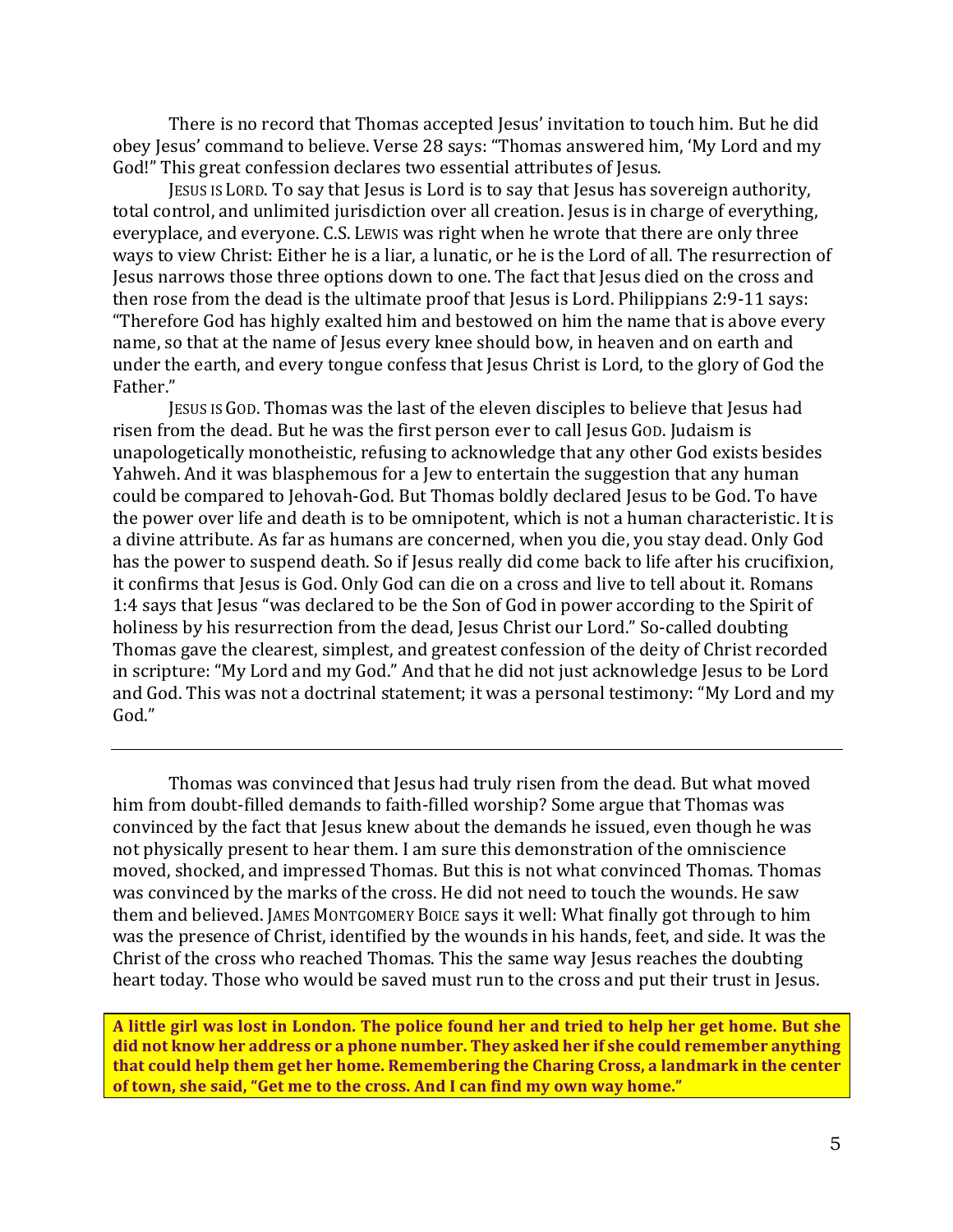### **III. FAITH IN THE RISEN SAVIOR IS A BLESSING.**

In verse 29, Jesus responds to Thomas' confession of faith with a question: "Have you believed because you have seen me?" This question acknowledged that Thomas was a true believer. But it takes issue with the means by which Thomas came to a place of assurance. Thomas believed because he saw the marks of the cross on the risen Savior. But going forward, Jesus would not deal with doubt by making special appearances, performing miraculous signs, or submitting to personal examinations. No more show and tell. It is now hearing and believe. This question is not a rebuke to Thomas. But it is a rebuke to those today who claim that faith requires a special sign, miracle, or experience. While Jesus did make a special appearance for Thomas, it was just that  $-$  a special appearance. Jesus has already done enough to prove that he is who is says he his Lord and God. John 20:30-31 says: "Now Jesus did many other signs in the presence of his disciples, which are not written in this book; but these are written so that you may believe that Jesus is the Christ, the Son of God, and that by believing you may have life in his name." This is the basis of saving faith: the word of God and the testimony of Jesus Christ. Romans 10:13 declares, "For everyone who calls on the name of the Lord will be saved." Then Romans 10:14 asks: "How then will they call on him in whom they have not believed? And how are they to believe in him of whom they have never heard? And how are they to hear without someone preaching?" No more show and tell. It's now hear and believe.

The African impala can jump to a height of over 10 feet and cover a distance of greater than **30** feet. Yet these magnificent creatures can be kept in an enclosure in any zoo with a 3-foot wall. The animals will not jump if they cannot see where their feet will fall. God the Father has **created you with eternity in your soul. And he has sent his Son, Jesus Christ into the world to provide to live and die and rise from the dead that you may receive the forgiveness of sin, the** removal of guilt, and the gift of eternal life. I plead with you not to miss your opportunity to **come to Jesus because of what you cannot see.** 

In verse 29, Jesus says to Thomas, "Have you believed because you have seen me? Blessed are those who have not seen and yet have believed." This statement is addressed to Thomas. But it is not about Thomas. It is addressed to an infinitely larger group of people that Thomas would never meet on this side of eternity. And it issues a blessing that Thomas and the other apostles could not experience or enjoy. This the final beatitude is addressed to all those who would believe on Jesus without physically seeing him. As Jesus was talking to Thomas, he was thinking about you and me. And he announces this special blessing on those who are saved and satisfied with Jesus even though they never laid eyes on him. 1 Peter 1:8-9 says: "Though you have not seen him, you love him. Though you do not see now see him, you believe in him and rejoice with joy that is inexpressible and filled with glory, obtaining the outcome of your faith, the salvation of your souls."

It is one thing to believe based upon what you can see. But, ultimately, it is not really faith if you can see it. Hebrews 11:1 say: "Now faith is the assurance of things hoped for, the conviction of things not thing." Faith that you can see is not faith. It is knowledge. You don't have to believe what you can see. So faith requires that you trust the Lord beyond what you